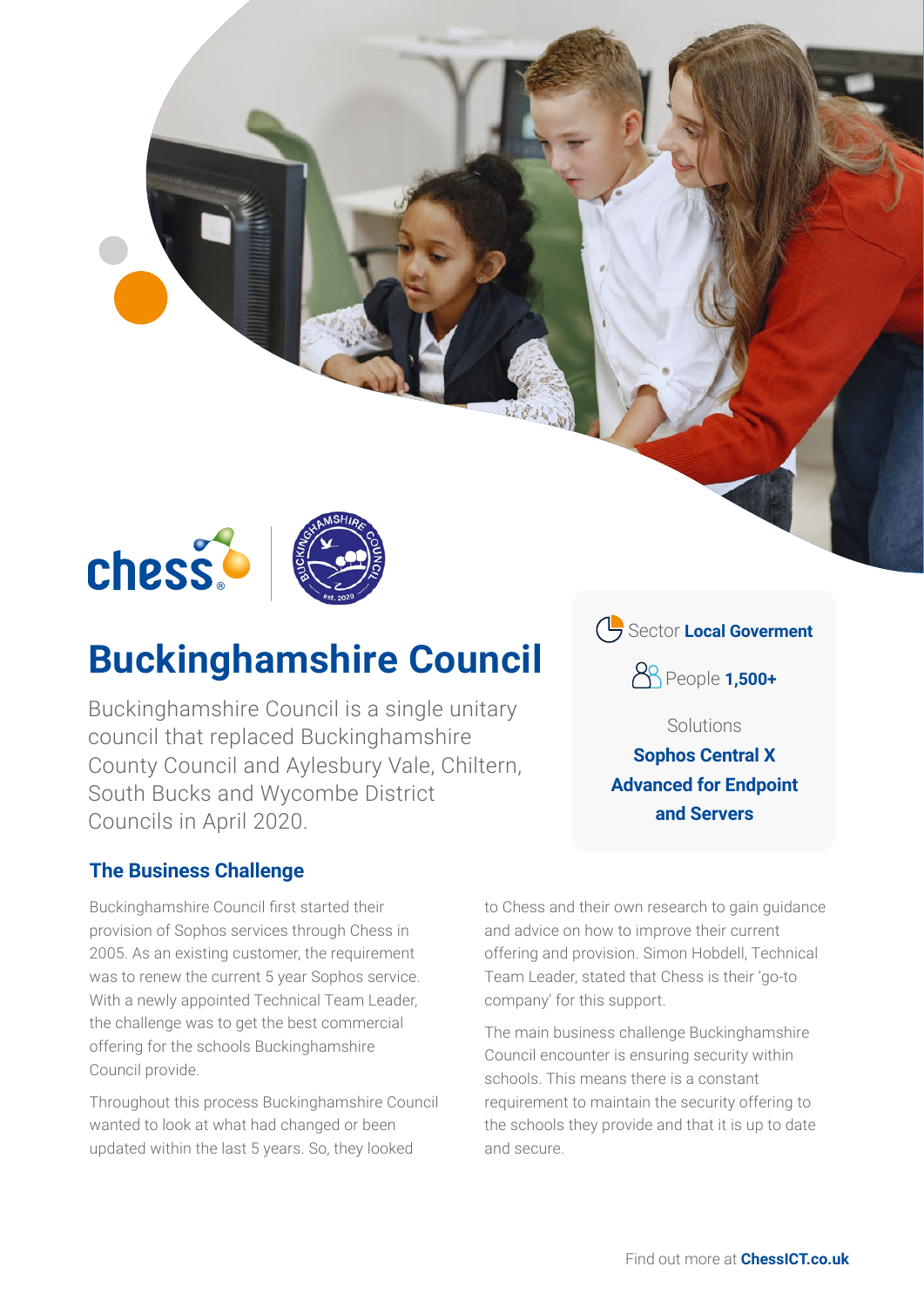#### **The Solution**

Over the years spent with Chess, Buckinghamshire Council has moved from Sophos Enterprise to Sophos Central, and then Sophos Intercept X. The most recent renewal has now led them to purchase Sophos Central Intercept X Advanced for Endpoints and Servers to encompass their growing requirements to the challenges they were facing.

Being a local government organisation Buckinghamshire Council had budget constraints to consider. Chess were able to help support on ensuring these budgets were met. Meaning Buckinghamshire Council and the schools they provide could access the best offering at the right commercials.



#### **The Outcome**

With the implementation of Sophos Intercept Advanced, Buckinghamshire Council has been able to go out to all schools and communicate the new technological advances. In addition, Buckinghamshire Council knew that some schools had a pre-existing Sophos Enterprise solution in place, and they have been able to move them on to Sophos Intercept X Advanced.

Initially, Buckinghamshire Council looked at purchasing 30,000 licenses for their schools. However, with the support of Chess, they were able to purchase just over 40,000 licenses within the commercials required. This has also given them the advantage of offering schools a solution at a cost that other providers can't match.

Chess have added value by providing a consultative approach and managing the commercials between Buckinghamshire Council and Sophos to provide an unmatched price point for their schools. This further ensures that schools can access these solutions and be protected and secure.

**Chess are always there to help. Being able to pick up the phone or email and have access to a dedicated account manager who is always there to assist provides great value for us. Not only when it comes to renewal but also throughout any period of the contract, Chess are able to support and provide guidance.**

Simon Hobdell *Technical Team Leader, Buckinghamshire Council*